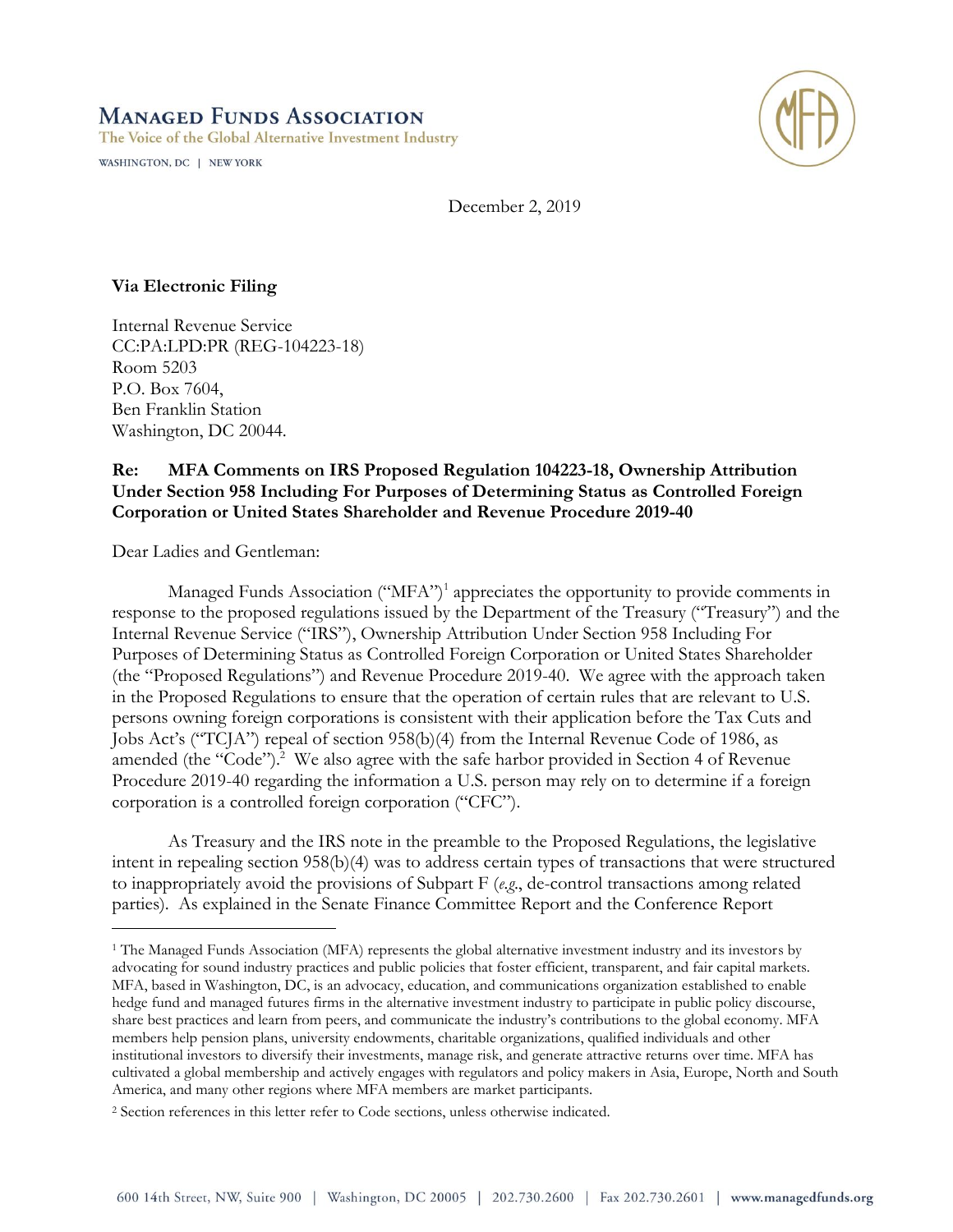Treasury Department IRS December 2, 2019 Page 2 of 3

 $\overline{a}$ 

accompanying the enactment of the TCJA, the repeal of section 958(b)(4) was not intended to cause a foreign corporation to be treated as a controlled foreign corporation with respect to a U.S. shareholder as a result of attribution of ownership under section 318(a)(3) to a U.S. person that is not a related person to the U.S. shareholder.<sup>3</sup> Given the clear Congressional indication of the intended scope of the repeal of section 958(b)(4), we support the approach taken in the Proposed Regulations to limit the unintended consequences of requiring U.S. persons to apply broad downward attribution requirements when making CFC status determinations.

While the Proposed Regulations helpfully address a number of rules impacted by the repeal of section 958(b)(4), we encourage Treasury and the IRS also to modify its rules under section 1248. Under section 1248, a U.S. person who sells or exchanges stock in a CFC and who owns (under section 958(a)) or is deemed to own (under section 958(b)) at least ten percent of the CFC generally is treated as receiving a deemed dividend instead of capital gains with respect to at least a portion of the gain from the sale or exchange. For U.S. partnerships subject to section 1248, this can significantly increase their tax liabilities associated with the sale of a CFC, while other types of U.S. persons could potentially decrease their tax liabilities. To the extent a U.S. person is deemed to own at least ten percent of a CFC solely because of the TCJA repeal of section 958(b)(4), we believe the application of section 1248 is an unintended consequence of the TCJA provision. Accordingly, consistent with the approach taken in the Proposed Regulations, we encourage Treasury and the IRS to modify the rules under section 1248 to apply section 958(b) without regard to the repeal of section 958(b)(4).

Even with helpful modifications to rules impacted by the repeal of section 958(b)(4), the obligation for taxpayers to determine the CFC status of foreign corporations with broad downward attribution rules creates significant burdens for many of those taxpayers. In that regard, we agree with Treasury and the IRS that it may not be possible for a U.S. shareholder to obtain information necessary to determine whether a foreign corporation is a CFC following the repeal of section 958(b)(4). To address this important issue, we support the safe harbor contained in Section 4 of the Revenue Procedure and we encourage Treasury and the IRS to continue to engage with market participants to ensure the safe harbor works in practice as intended.

<sup>3</sup> *See*, H.R. REP. NO. 115-466 (December 2017) page 507. *See also*, Committee Print, *Reconciliation Recommendations Pursuant to H. Con. Res. 71*, S. Prt. 115-20, (December 2017), p. 383, available at https://www.govinfo.gov/content/pkg/CPRT-115SPRT27718/pdf/CPRT-115SPRT27718.pdf.